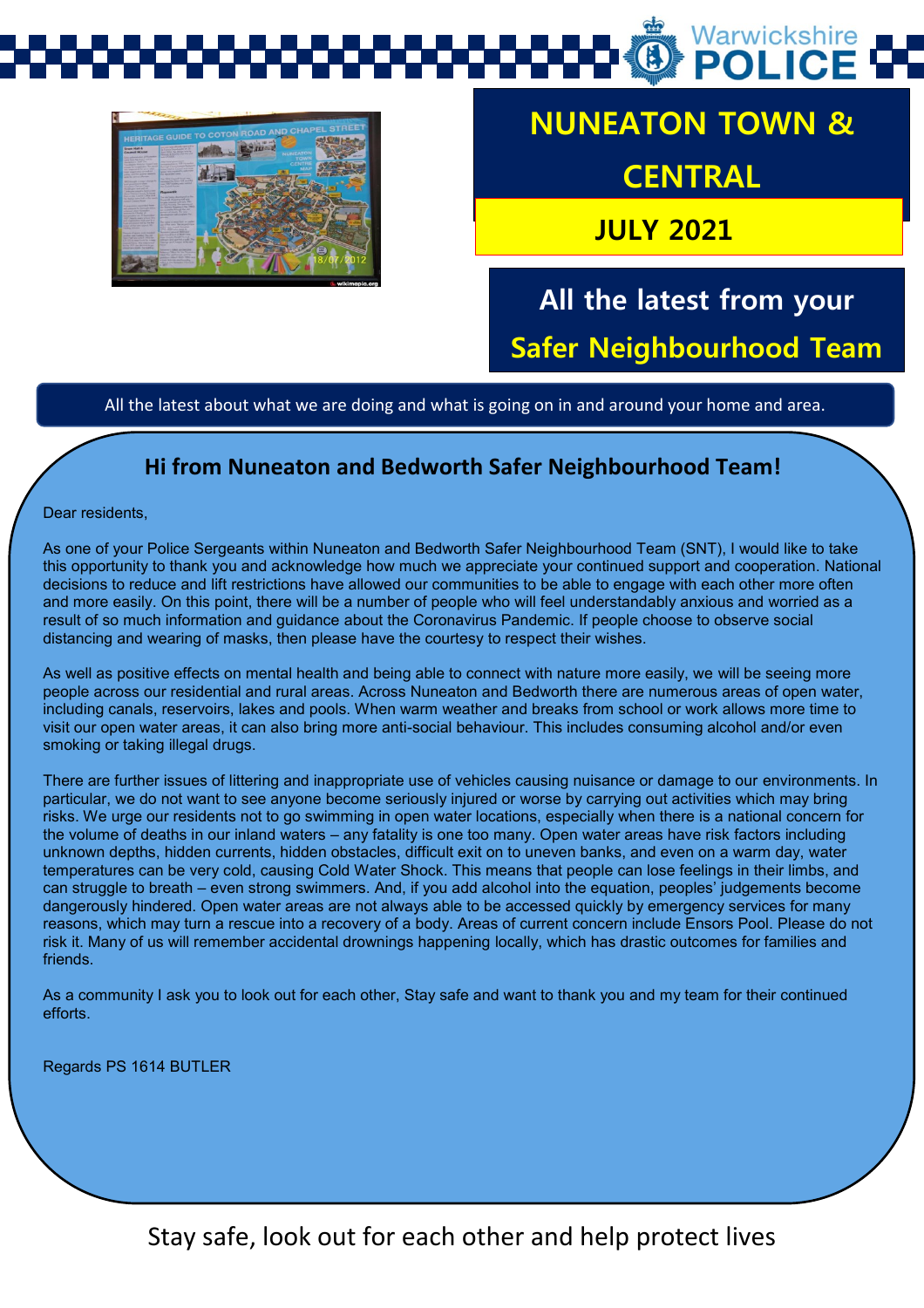

**Nuneaton Town & Central Activity** 



- On 14<sup>th</sup> July central team had a stall in the town centre, alongside Neighbourhood watch and Compass. It was a great day and we spoke to a lot of people.
- $\bullet$  On 25<sup>th</sup> July central team completed a bike coding event in town centre. Approx. 15 bikes were secured.
- Several section 59 have been issued to E Scooters within town and central beat. 1 has been seized.
- A bid was placed for saplings with the Woodlands trust by the central team and we are very pleased that we have been successful, community events will be planned in the future so watch this space





Stay safe, look out for each other and help protect lives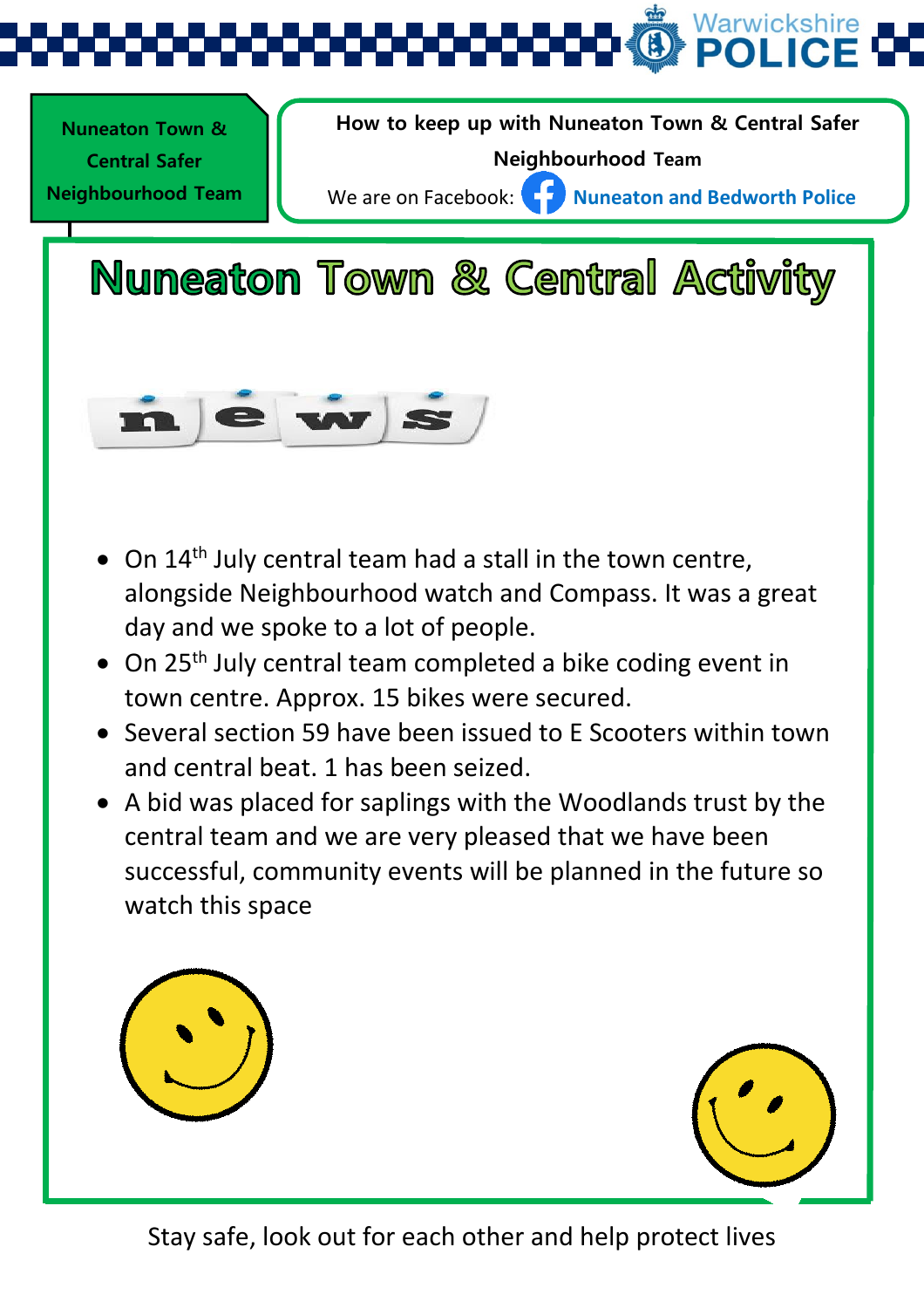

## **Update On Our Priorities**



- ASB in Pool Bank Street Park Patrols have continued in this area and we have been talking to council about providing a bin in the area.
- Drinking alcohol within town centre causing anti-social behaviour community protection warnings have been issued to numerous people that were drinking in the town centre



Messages will be sent to you from your local safer neighbourhood team or corporate communications team and will relate to crime alerts, crime information, good news stories etc.

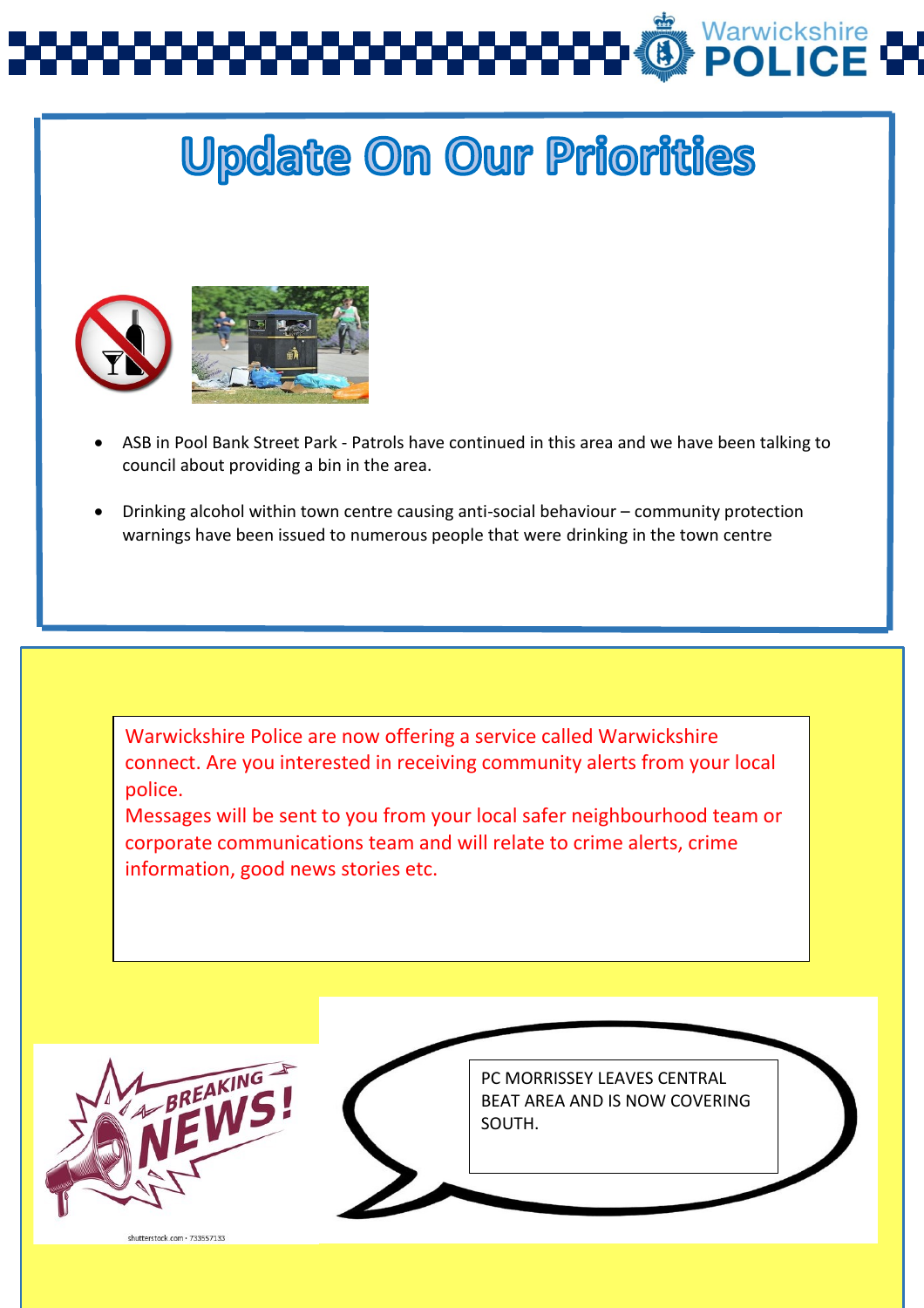# Warwickshire<br>**POLICE**

### **Warwickshire Police Update**

## Details about your

**Safer Neighbourhood Team**

The Nuneaton Central SNT Area covers

**Abbey, Town & Wembrook**

#### Sergeant Andy Scruton

**Nuneaton Town & Central SNT**

**PC 45** Morrissey **PC 1569** Cooper **PC 1634** Roberts **PCSO 6209** Owens How to contact Nuneaton Town &

Central SNT

By email:

**nc.snt@warwickshire.pnn.police.uk**

By telephone:

**02476 483 242**

TOWN &

CENTR[AL](https://www.google.com/url?sa=i&url=https://www.pinclipart.com/maxpin/bRhThi/&psig=AOvVaw2B4XmJ3SxPopkW4YUSW27v&ust=1619881338615000&source=images&cd=vfe&ved=0CAIQjRxqFwoTCMjMtLCepvACFQAAAAAdAAAAABAY)



#### **Monthly Message from your Beat Managers…**

This past month we have seen the covid restrictions lifted on what was entitled 'Freedom Day'. This in itself proved a challenging time for local policing coupled with the track and trace notifications sent to officers along with some very hot days which in turn led to an increase alcohol consumption (please drink responsibly). We can confirm that to date none of the Town or Central officers have had to self-isolate.

The team have lost a team member in the form of PC Andy Morrissey who has moved to a different area, this now leaves PC's Steve Roberts and Matt Cooper along with PCSO Kerry Owen to cover the area. We thank Andy for the work he has completed on the area and wish him well on the new area of Nuneaton he is covering.

In July several warnings were issued in relation to the use of E-scooters, please remember these continue to be illegal. We are liaising with the local council to try and address anti-social behaviour issues in the Pool Bank Street area car-park and are awaiting to hear back from them. We had a successful bike coding event and continue to try and get as many members of the public as possible to sign up for Community Alert as possible (details of which are contained within this newsletter).

There has been a vast reduction in regards to the amount of people begging within the town, we would still encourage people to report any incidents if they are approached. We have also been taking action against a regular group causing anti-social behaviour whilst intoxicated within the town centre itself. We are now in to the holiday season with schools having broken up as well.

If you are fortunate enough to be able to go away on holiday then have a good time. Those remaining in the area, if you see us out and about be sure to come and say hello.

Stay safe